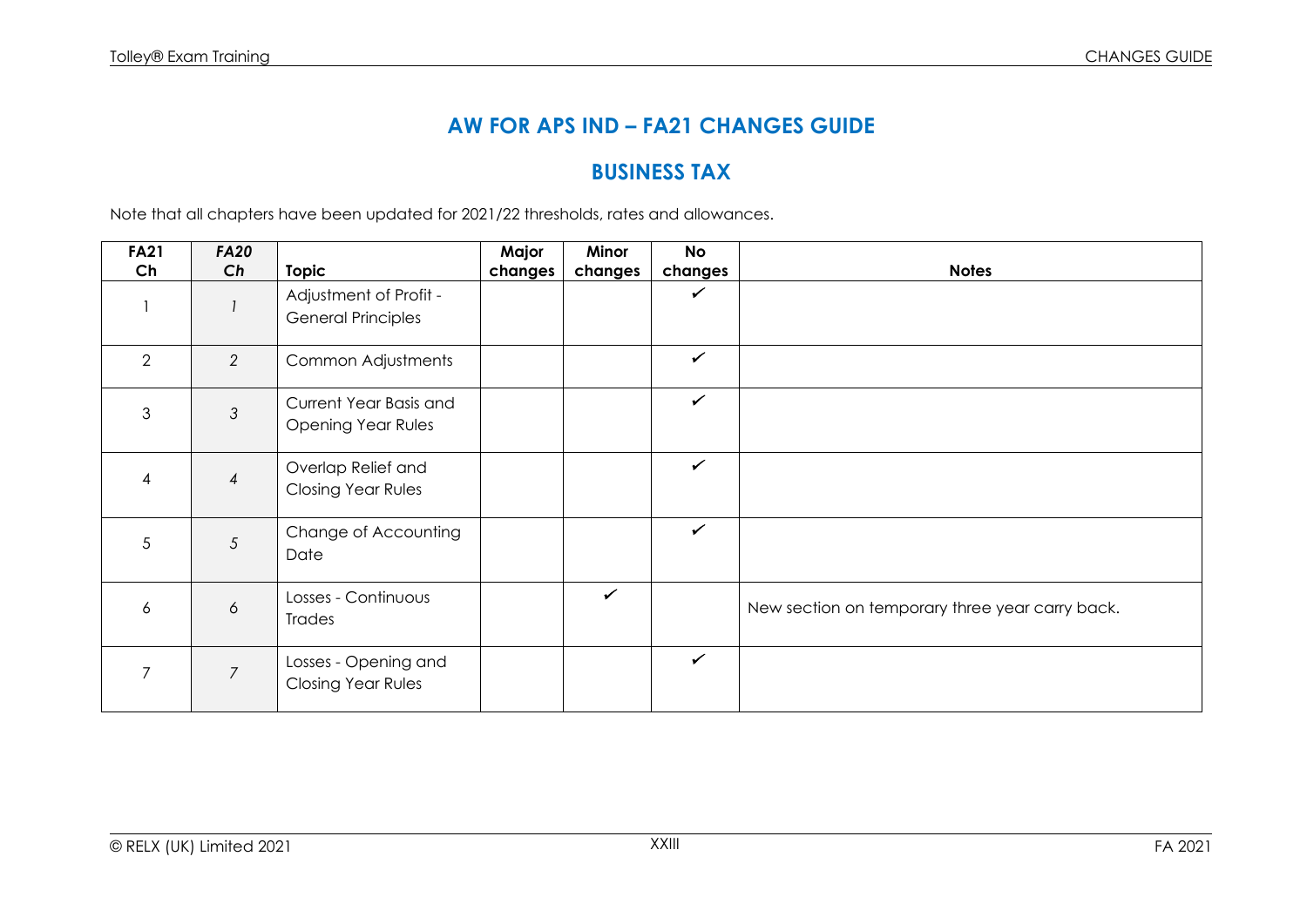| 8  | $\boldsymbol{8}$ | Classes 2 and 4 National<br>Insurance                |  | $\checkmark$ |  |
|----|------------------|------------------------------------------------------|--|--------------|--|
| 9  | $\circ$          | Introduction to<br>Partnerships                      |  | $\checkmark$ |  |
| 10 | 10               | Partnership Changes                                  |  | $\checkmark$ |  |
| 11 | 11               | Partnership Admissions<br>and Retirements            |  | $\checkmark$ |  |
| 12 | 12               | Partnership Losses                                   |  | $\checkmark$ |  |
| 13 | 13               | Limited Liability<br>Partnerships                    |  | $\checkmark$ |  |
| 14 | 14               | Partnership Capital<br>Gains - basic principles      |  | $\checkmark$ |  |
| 15 | 15               | Partnership Capital<br>Gains - further aspects       |  | $\checkmark$ |  |
| 16 | 16               | Partnership Capital<br>Gains - asset<br>revaluations |  | $\checkmark$ |  |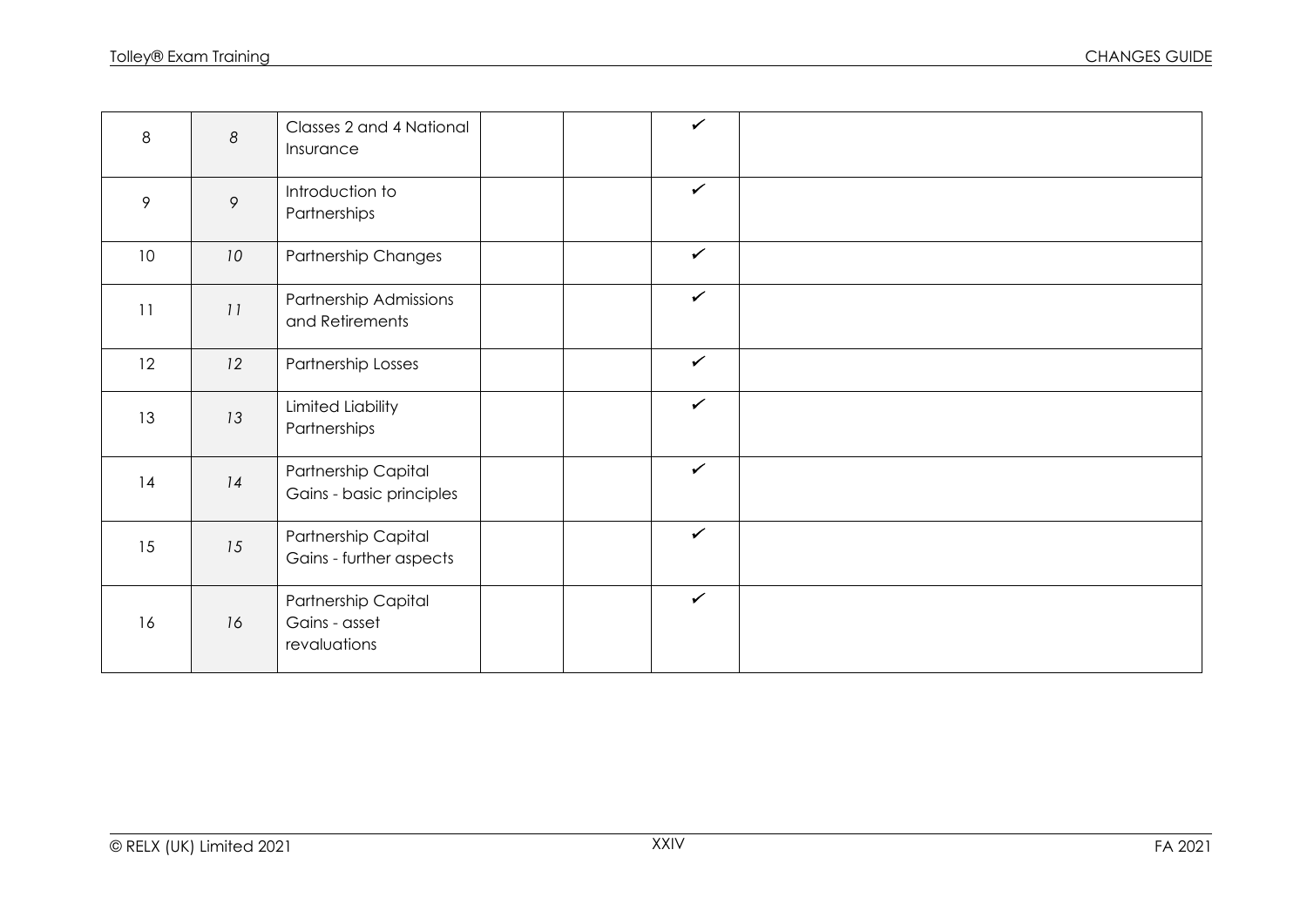# **IHT, TRUSTS AND ESTATES**

| <b>FA21</b><br>Ch | <b>FA20</b><br>Ch | <b>Topic</b>                                             | Major<br>changes | Minor<br>changes | <b>No</b><br>changes | <b>Notes</b> |
|-------------------|-------------------|----------------------------------------------------------|------------------|------------------|----------------------|--------------|
|                   | $\mathcal{I}$     | Introduction to IHT                                      |                  |                  | $\checkmark$         |              |
| 2                 | 2                 | Chargeable transfers                                     |                  |                  | $\checkmark$         |              |
| $\mathfrak{S}$    | $\mathcal{S}$     | Chargeable lifetime<br>transfers - calculation<br>of tax |                  |                  | $\checkmark$         |              |
| $\overline{4}$    | $\overline{4}$    | Lifetime transfers -<br>"grossing-up"                    |                  |                  | $\checkmark$         |              |
| $5\overline{)}$   | $\overline{5}$    | Additional tax on death                                  |                  |                  | $\checkmark$         |              |
| 6                 | 6                 | <b>Business Property Relief</b>                          |                  |                  | $\checkmark$         |              |
| $\overline{7}$    | $\overline{7}$    | <b>Agricultural Property</b><br>Relief                   |                  |                  | $\checkmark$         |              |
| 8                 | $\boldsymbol{8}$  | APR & BPR on death                                       |                  |                  | $\checkmark$         |              |
| $\mathcal{P}$     | 9                 | "Fall in value" relief                                   |                  |                  | $\checkmark$         |              |
| 10 <sup>°</sup>   | 10 <sup>°</sup>   | The death estate                                         |                  |                  | $\checkmark$         |              |
| 11                | 11                | Nil Rate Bands                                           |                  |                  | $\checkmark$         |              |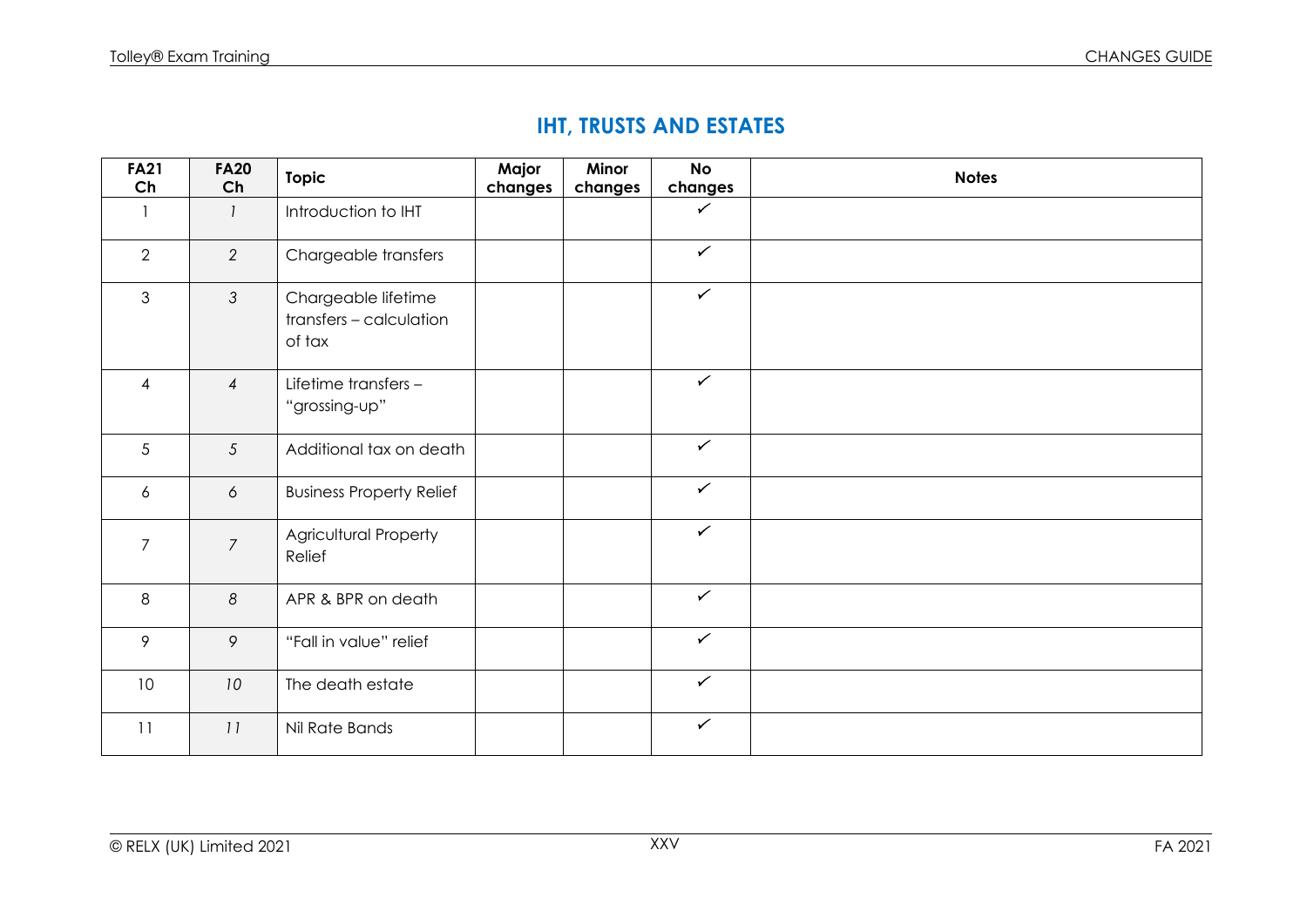| 12 | 12 | <b>IHT</b> valuation rules                     |              | $\checkmark$ |                                                                   |
|----|----|------------------------------------------------|--------------|--------------|-------------------------------------------------------------------|
| 13 | 13 | <b>Quick Succession Relief</b>                 |              | $\checkmark$ |                                                                   |
| 14 | 14 | Gifts with reservation of<br>benefit           |              | $\checkmark$ |                                                                   |
| 15 | 15 | Pre-owned Assets                               |              | $\checkmark$ |                                                                   |
| 16 | 16 | Domicile & double tax<br>relief                |              | $\checkmark$ |                                                                   |
| 17 | 17 | Deemed domicile                                |              | $\checkmark$ |                                                                   |
| 18 | 18 | <b>IHT</b> administration                      |              | $\checkmark$ |                                                                   |
| 19 | 19 | Payment of tax & the<br>instalment option      | $\checkmark$ |              | Confirmation that late payment penalties do not apply<br>for IHT. |
| 20 | 20 | Introduction to trusts                         |              | $\checkmark$ |                                                                   |
| 21 | 21 | Income tax on interest<br>in possession trusts |              | $\checkmark$ |                                                                   |
| 22 | 22 | Income tax on<br>discretionary trusts          |              | $\checkmark$ |                                                                   |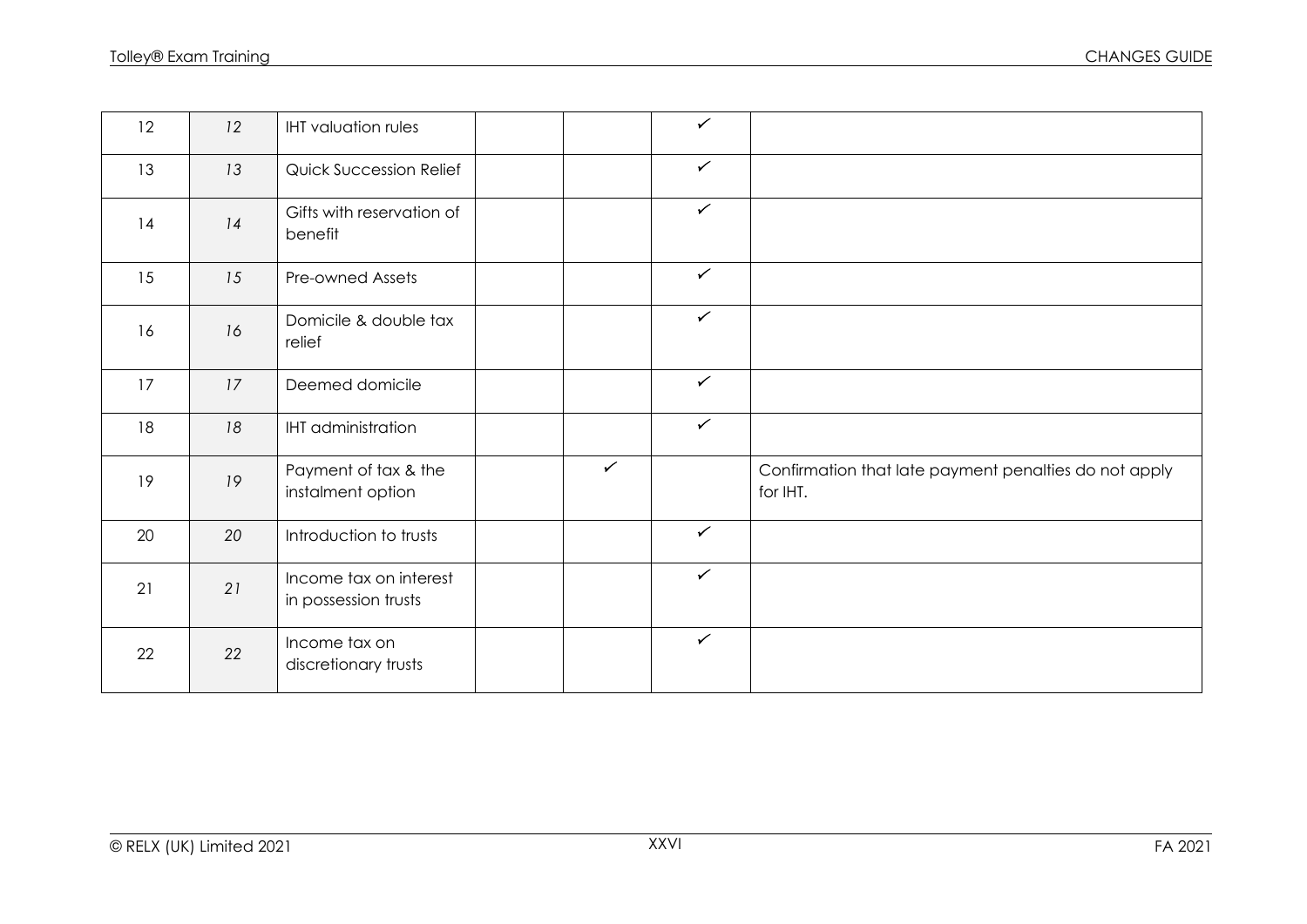| 23 | 23 | Exit charges on relevant<br>property trusts        |  | $\checkmark$ |  |
|----|----|----------------------------------------------------|--|--------------|--|
| 24 | 24 | Inheritance tax -<br>principal charges             |  | $\checkmark$ |  |
| 25 | 25 | Other trusts for children                          |  | $\checkmark$ |  |
| 26 | 26 | Interest in possession<br>trusts - IHT issues      |  | $\checkmark$ |  |
| 27 | 27 | Interest in possession<br>trusts - further aspects |  | $\checkmark$ |  |
| 28 | 28 | Trust income taxed on<br>the settlor               |  | $\checkmark$ |  |
| 29 | 29 | Estates in administration                          |  | $\checkmark$ |  |
| 30 | 30 | Beneficiaries of<br>deceased estates               |  | $\checkmark$ |  |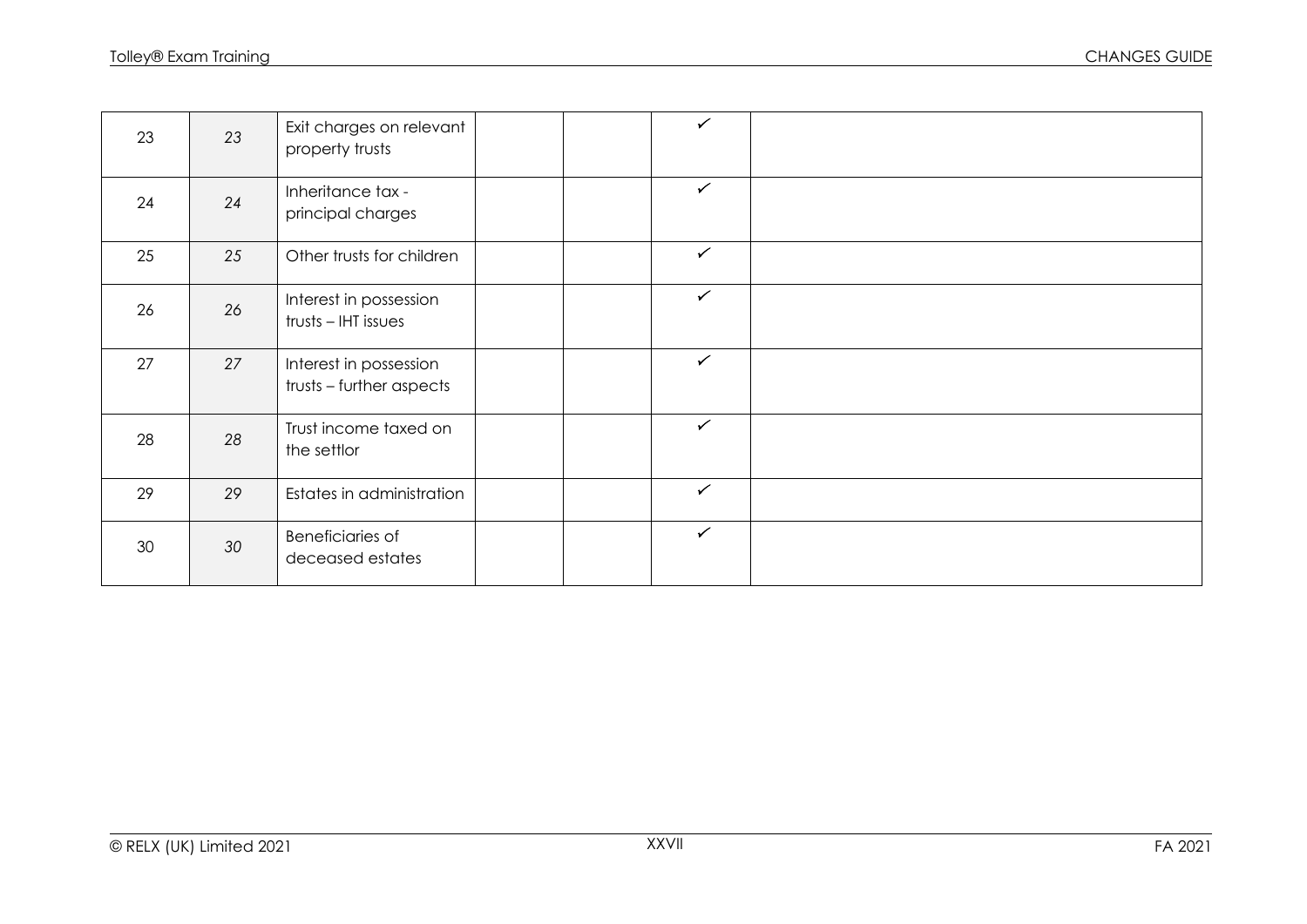#### **STAMP TAXES**

| <b>FA21</b><br>Ch | <b>FA20</b><br>Ch | <b>Topic</b>         | Major<br>changes | Minor<br>changes | <b>No</b><br>changes | <b>Notes</b>                                                                                                                                                                                                                                                                                                                                                                                                                                                                                                                                                                                                                                                                                                                                               |
|-------------------|-------------------|----------------------|------------------|------------------|----------------------|------------------------------------------------------------------------------------------------------------------------------------------------------------------------------------------------------------------------------------------------------------------------------------------------------------------------------------------------------------------------------------------------------------------------------------------------------------------------------------------------------------------------------------------------------------------------------------------------------------------------------------------------------------------------------------------------------------------------------------------------------------|
|                   |                   | Stamp duty on shares |                  | ✓                |                      | A 'block' transfer stock form can be sent for multiple<br>chargeable transfers (eg on a takeover), with a schedule<br>detailing the duty on each transfer. This aims to ease the<br>administrative burden on taxpayers.                                                                                                                                                                                                                                                                                                                                                                                                                                                                                                                                    |
| $\mathcal{P}$     | 2                 | Stamp duty land tax  | ✓                |                  |                      | The 2% surcharge for purchases of residential property by<br>non-UK residents is imposed from 1.4.21. Details have been<br>included on what makes a person or company non-UK<br>resident and exceptions to the surcharge.<br>The Fish Homes Ltd FTT case of 2020 held that a property with<br>flammable cladding was still habitable as a dwelling and<br>liable to the additional 3% residential rates.<br>In the 2020 case of Moaref, the 3% additional rate applied<br>to the purchase of two apartments which the purchaser<br>intended to combine into one property after their purchase,<br>to live in as their main residence. Neither property was<br>intended on its own to replace their main residence, so no<br>refund of the 3% rate was due. |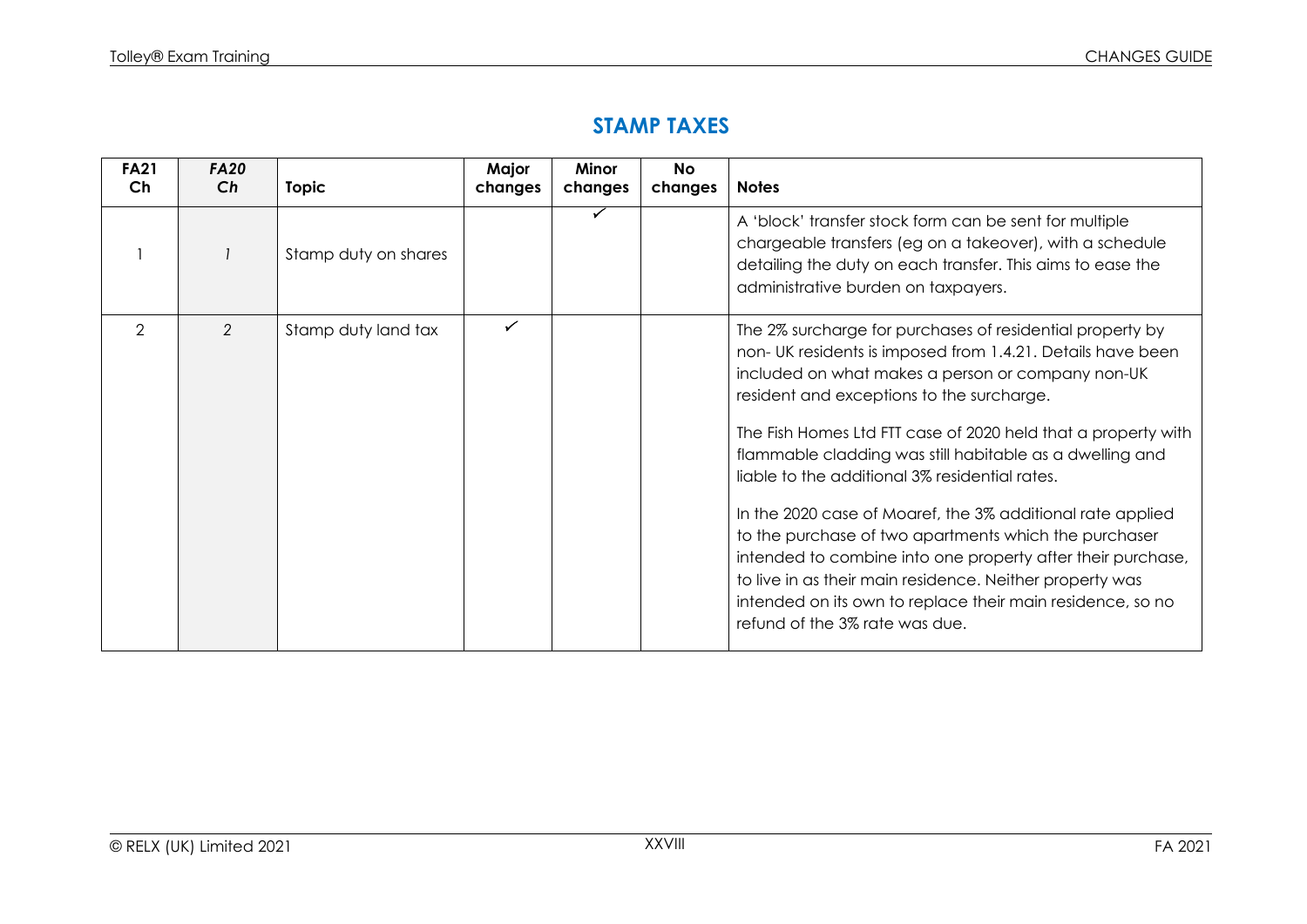| 2 | 2 | continued | Three FTT cases were joined for an appeal to the Upper        |
|---|---|-----------|---------------------------------------------------------------|
|   |   |           | Tribunal in 2021 as to what amounts to residential property,  |
|   |   |           | when properties are surrounded by land. (Hyman, Pensfold      |
|   |   |           | and Goodfellow). Appeals by the taxpayers were dismissed      |
|   |   |           | and the residential rates applied to the entire purchase as   |
|   |   |           | the land formed part of the garden or grounds. It was not a   |
|   |   |           | requirement of the legislation that it needed to be for the   |
|   |   |           | reasonable enjoyment of the house having regard to its size   |
|   |   |           | or character.                                                 |
|   |   |           |                                                               |
|   |   |           | HMRC is of the view that LLPs cannot take advantage of the    |
|   |   |           | housebuilders' relief on 'exchanges' unless all the members   |
|   |   |           | of the LLP are companies.                                     |
|   |   |           |                                                               |
|   |   |           | Where anti-avoidance legislation means that a notional        |
|   |   |           | transaction is treated as occurring, then if contingent       |
|   |   |           | consideration is never paid by the purchaser a reclaim can    |
|   |   |           | be made for the SDLT on that part. [Project Blue 2020]        |
|   |   |           |                                                               |
|   |   |           | The Doe and Partridge cases in 2021 re-affirm that an         |
|   |   |           | annexe can only be a separate dwelling for MDR where the      |
|   |   |           | annexe and the main house can both be used as separate        |
|   |   |           | dwellings.                                                    |
|   |   |           |                                                               |
|   |   |           | The 15% rate on high value residential properties will be due |
|   |   |           | on a property rental business where a non-qualifying          |
|   |   |           | individual has the right to occupy the dwelling.              |
|   |   |           |                                                               |